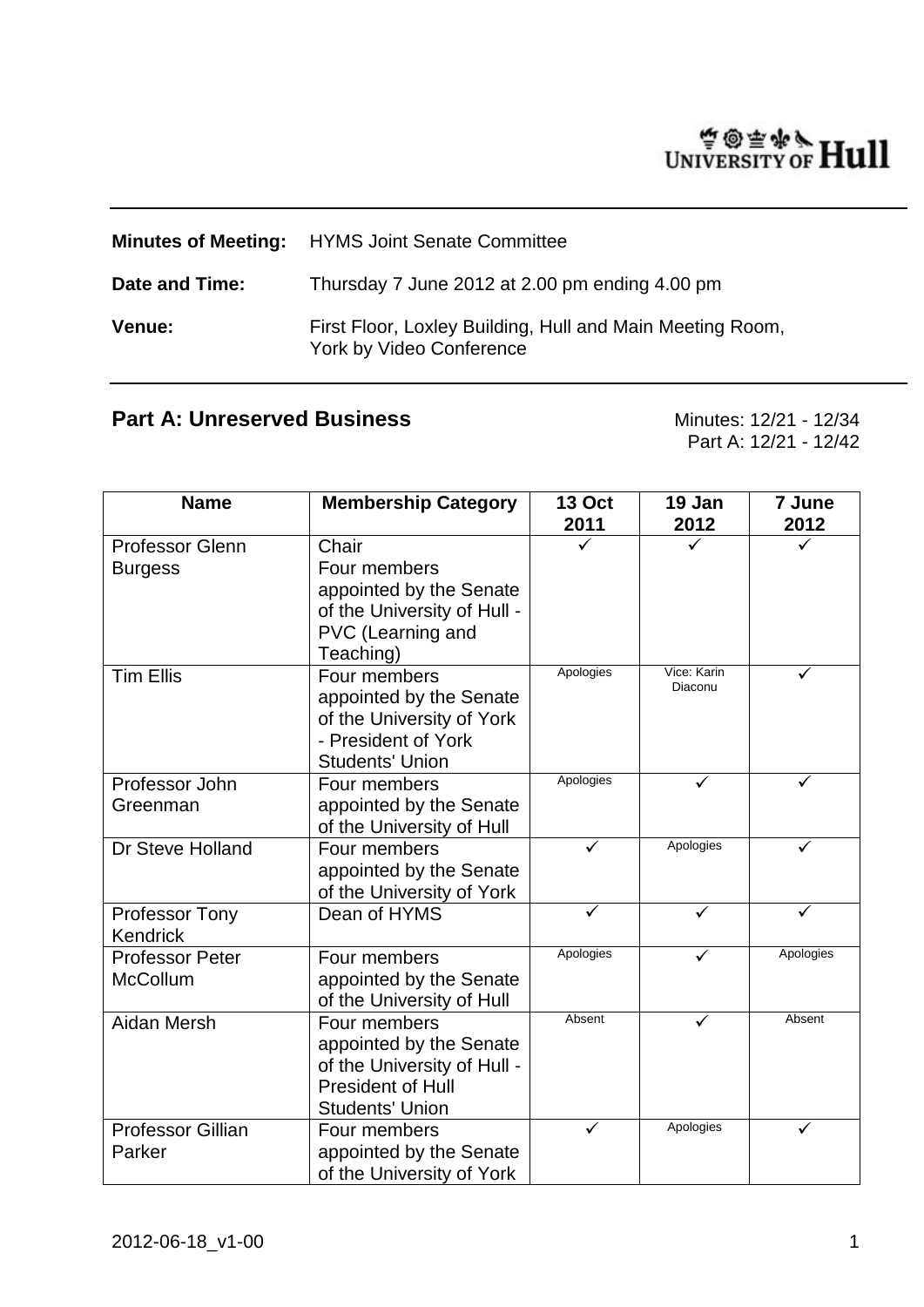| Professor John<br>Robinson         | Four members<br>appointed by the Senate<br>of the University of York<br>- Deputy Vice-<br>Chancellor |           |  |
|------------------------------------|------------------------------------------------------------------------------------------------------|-----------|--|
| <b>Professor Trevor</b><br>Sheldon | Four members<br>appointed by the Senate<br>of the University of York<br>- Deputy Vice-<br>Chancellor | Apologies |  |

In attendance:

Stuart Gilkes Secretary Grace Dalley (Apologies) Deputy Secretary (Hull)

Dr Giles Davidson Head of Administration (HYMS) Kate Dodd (Apologies) <br>
Maaid Mah (Apologies) 
Academic Registrar (York)<br>
President-elect, Hull Stude President-elect, Hull Students' Union Rosemary Royds Manager, Student Administrative Services (York)

## **Action**

## **12/21 Welcome**

Professor John Robinson was welcomed to his first meeting.

## **12/22 Declarations**

(a) Reserved Business

Items contained in Part B of the agenda were reserved items of business within the definition in Ordinance 31.

(b) Members' Interests

Members were invited to declare if they had any personal or pecuniary interest, direct or indirect, in any item on the agenda under Standing Orders.

## (c) Starred Items

No items on the agenda were unstarred. Items 12/24, 12/27, 12/36, 12/37 and 12/40 were additionally starred.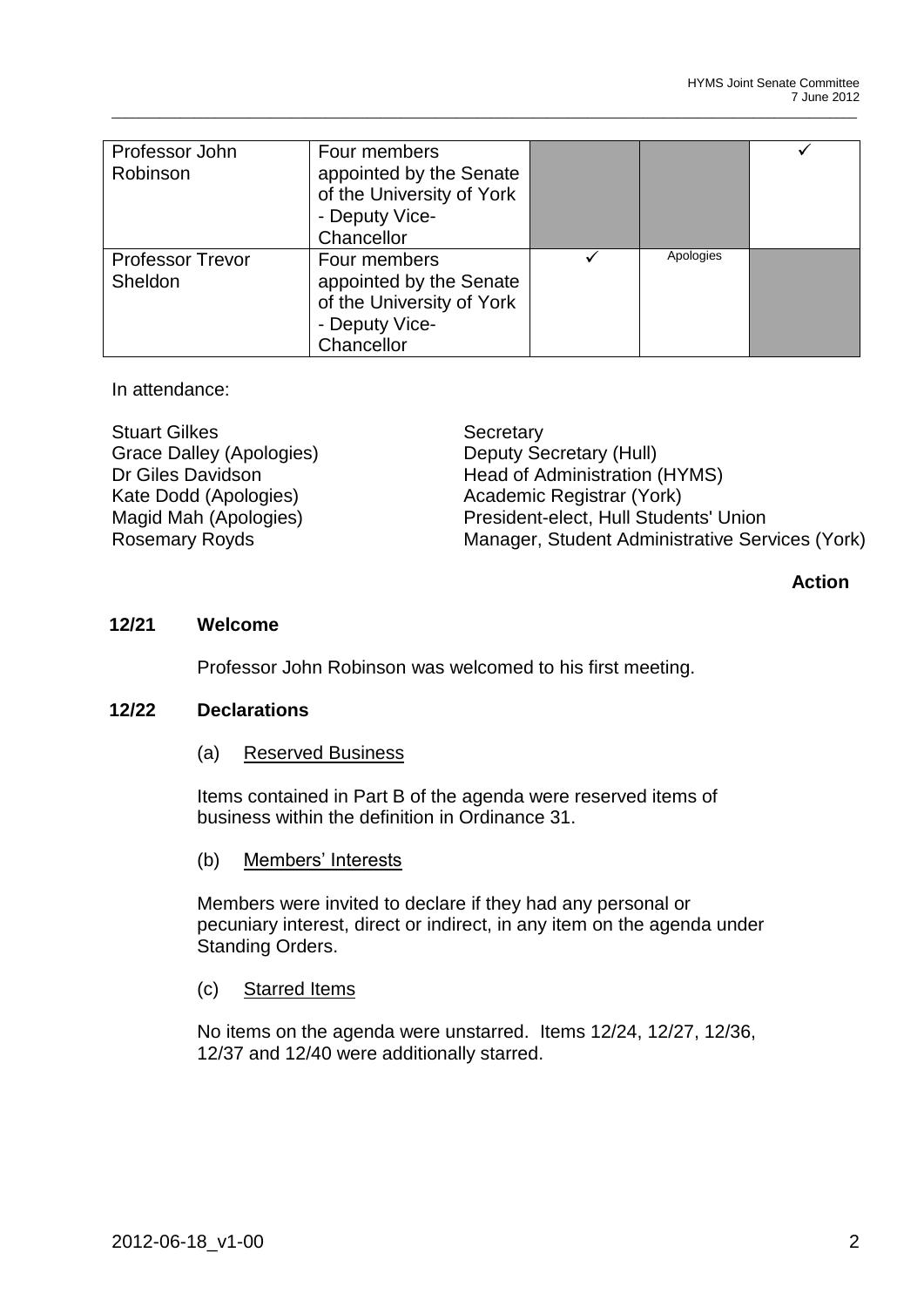## **12/23 Minutes**

The minutes, Part A, of the meeting of the Committee held on 19 January 2012 were approved as a correct record and signed by the Chair with one correction, to acknowledge the date of the final meeting as 7 June 2012.

\_\_\_\_\_\_\_\_\_\_\_\_\_\_\_\_\_\_\_\_\_\_\_\_\_\_\_\_\_\_\_\_\_\_\_\_\_\_\_\_\_\_\_\_\_\_\_\_\_\_\_\_\_\_\_\_\_\_\_\_\_\_\_\_\_\_\_\_\_\_\_\_\_\_\_\_\_\_\_\_\_\_\_\_\_\_\_\_\_\_\_\_\_\_\_\_\_\_\_\_\_\_\_\_\_\_\_\_

## **12/24 Matters Arising**

(a) Action Summary

The Action Summary was received. All items were acknowledged as closed or as part of the main agenda.

## **12/25 Chair's Unreserved Business**

(a) Proposed Code of Practice on Academic and Fitness to Practice appeals

The Committee considered a revised draft of the Code of Practice on Academic and Fitness to Practice Appeals.

## **RESOLVED:**

That a further version be circulated among the membership after revision by the Head of Administration and be approved shortly thereafter by Chair's Action, for implementation starting in the 2012- 2013 academic year.

**Head of Administration / Secretary**

## **12/26 Chair's Action**

(b) HYMS Regulations and Codes of Practice

The Committee received confirmation that changes required at the previous meeting had been actioned.

(copy attached to the Official Record as Appendix I)

## **12/27 HYMS Joint Learning and Teaching Committee**

(a) Minutes (Part A) of the HYMS Joint Learning and Teaching Committee meeting held on 27 April 2012

The Committee received the minutes (Part A) of the HYMS Joint Learning and Teaching Committee held on 27 April 2012.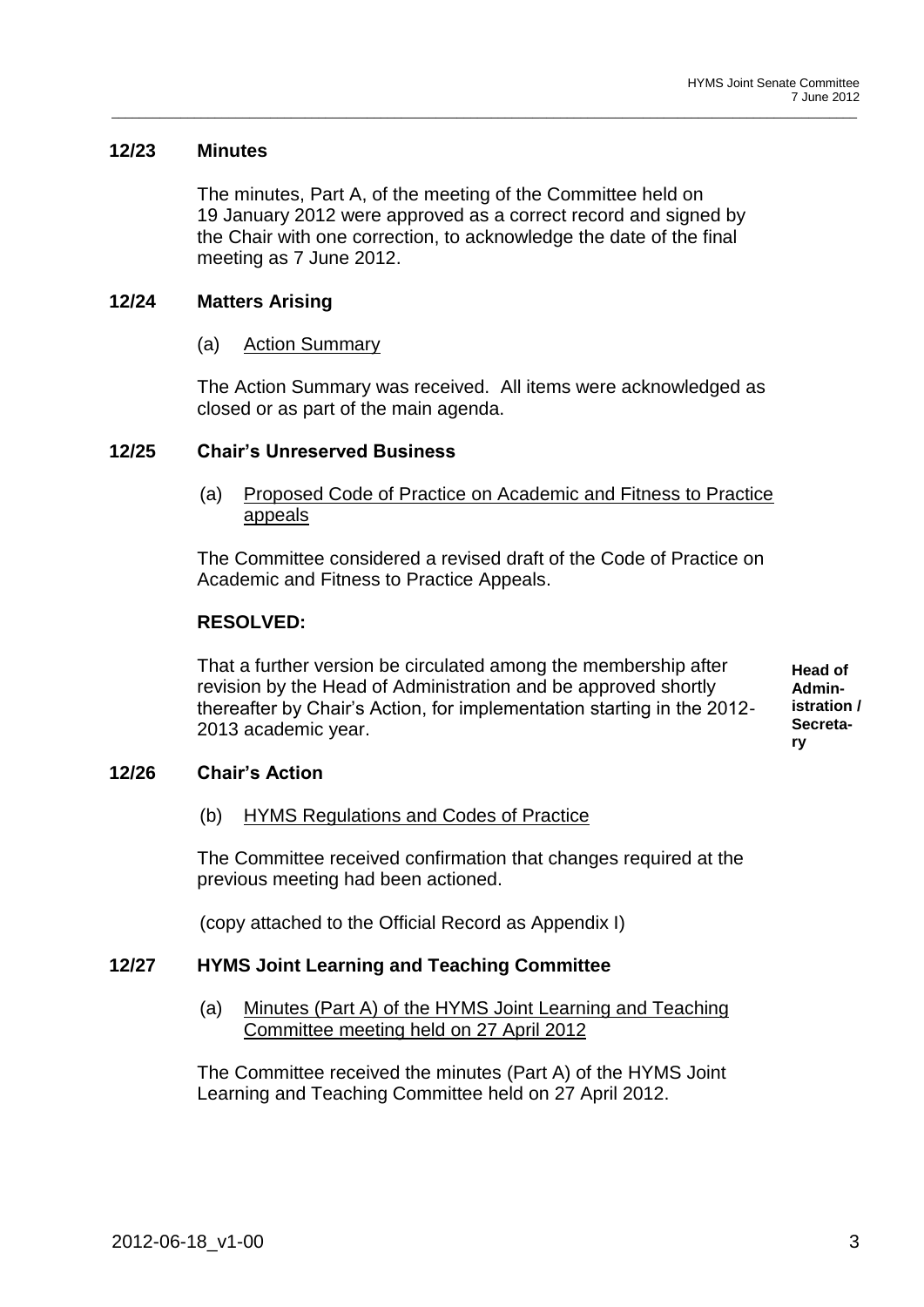## **12/28 HYMS Governance Review**

The Committee received an overview of the proposed schedule for completing the HYMS Governance Review.

\_\_\_\_\_\_\_\_\_\_\_\_\_\_\_\_\_\_\_\_\_\_\_\_\_\_\_\_\_\_\_\_\_\_\_\_\_\_\_\_\_\_\_\_\_\_\_\_\_\_\_\_\_\_\_\_\_\_\_\_\_\_\_\_\_\_\_\_\_\_\_\_\_\_\_\_\_\_\_\_\_\_\_\_\_\_\_\_\_\_\_\_\_\_\_\_\_\_\_\_\_\_\_\_\_\_\_\_

The Committee received the proposed Terms of Reference and membership of the HYMS Joint Senate Committee as considered by the Governance Review. It was noted this was likely to reduce the aggregate workloads of the HYMS Joint Senate and HYMS Joint Learning and Teaching Committees with some increase in workload for HYMS Joint Senate Committee further to the proposed dissolution of HYMS Joint Learning and Teaching Committee. The ongoing support and rigour supplied by HYMS Board of Studies was also noted.

## **12/29 Review of the Programme of Work**

The Committee considered a report on the programme of work it had resolved to complete at its first meeting and noted the completion of all it had set out to achieve.

## **12/30 Report from the Dean of HYMS**

The Committee considered a report from the Dean.

The following points were reported:

- (i) staffing levels had increased with a number of new appointments and one departure
- (ii) the ongoing transfer of some staff from the Postgraduate Medical Institute to HYMS
- (iii) ongoing changes to the portfolio of taught programmes, including the first enrolments to MSc Human Evolution in September 2012 and the possibility of other new programmes
- (iv) weekly attendance recording required by the UKBA under Tier 4 rules
- (v) new research grants exceeding £1.1 million
- (vi) refurbishment of the estate in Hull
- (vii) the Athena Swan application and Staff Survey Action Plan
- (viii) the  $10<sup>th</sup>$  anniversary of HYMS' inauguration (in 2013), market survey and consideration of both its values and brand.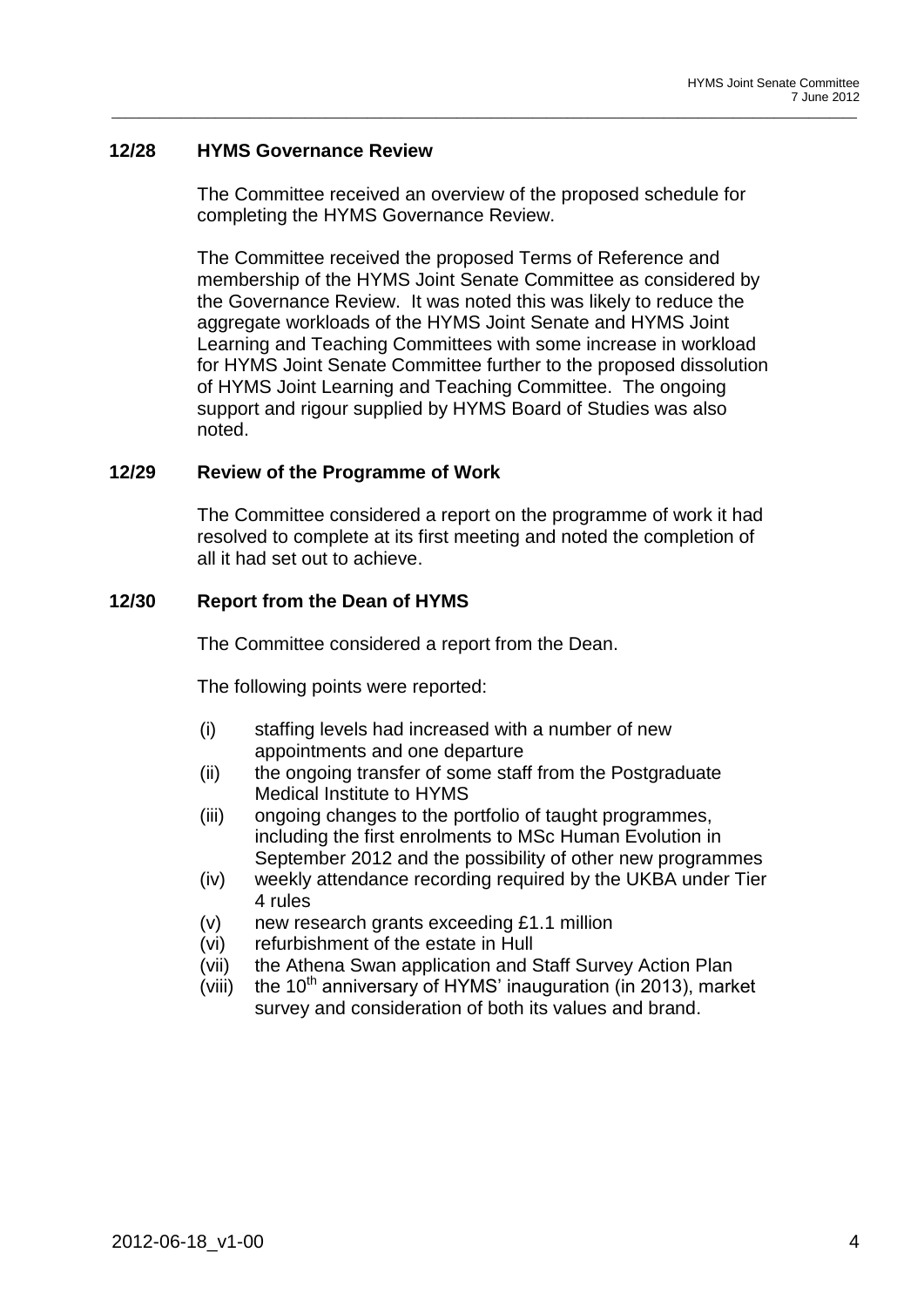## **12/31 Proposal for an Educational Development Centre**

The Committee considered a report on HYMS proposal for an Education Development Centre.

\_\_\_\_\_\_\_\_\_\_\_\_\_\_\_\_\_\_\_\_\_\_\_\_\_\_\_\_\_\_\_\_\_\_\_\_\_\_\_\_\_\_\_\_\_\_\_\_\_\_\_\_\_\_\_\_\_\_\_\_\_\_\_\_\_\_\_\_\_\_\_\_\_\_\_\_\_\_\_\_\_\_\_\_\_\_\_\_\_\_\_\_\_\_\_\_\_\_\_\_\_\_\_\_\_\_\_\_

It was noted that HYMS Joint Senate Committee supported the proposal from the Dean and that the Committee was not the final arbiter empowered to authorise a new Centre.

It was reported that no new resources were sought and that the vision for the Centre reached beyond HYMS as a Centre of Excellence for in learning, teaching and research.

## **RESOLVED:**

That the proposal be revised and forwarded to relevant Committees and Senior Management Groups of the Universities further to some adiustment of the case. **Dean**

## **12/32 Valediction**

The Committee thanked its retiring members, Aidan Mersh and Tim Ellis, for their participation.

## **12/33 Any Other Unreserved Business**

## **(a) Chair of HYMS Board of Studies**

It was reported that Dr David Pearson would assume the Chair of HYMS Board of Studies, succeeding the Dean, and that Dr Pearson would cease to Chair Boards of Examiners and other Committees reporting to HYMS Board of Studies. Necessary revisions to Regulations and Codes of Practice would be made. **Head of Administration**

## **12/34 Dates of meetings 2012/13**

Thursday 11 October 2012 at 10.00 am Thursday 17 January 2013 at 2.00 pm Thursday 2 May 2013 at 10.00 am